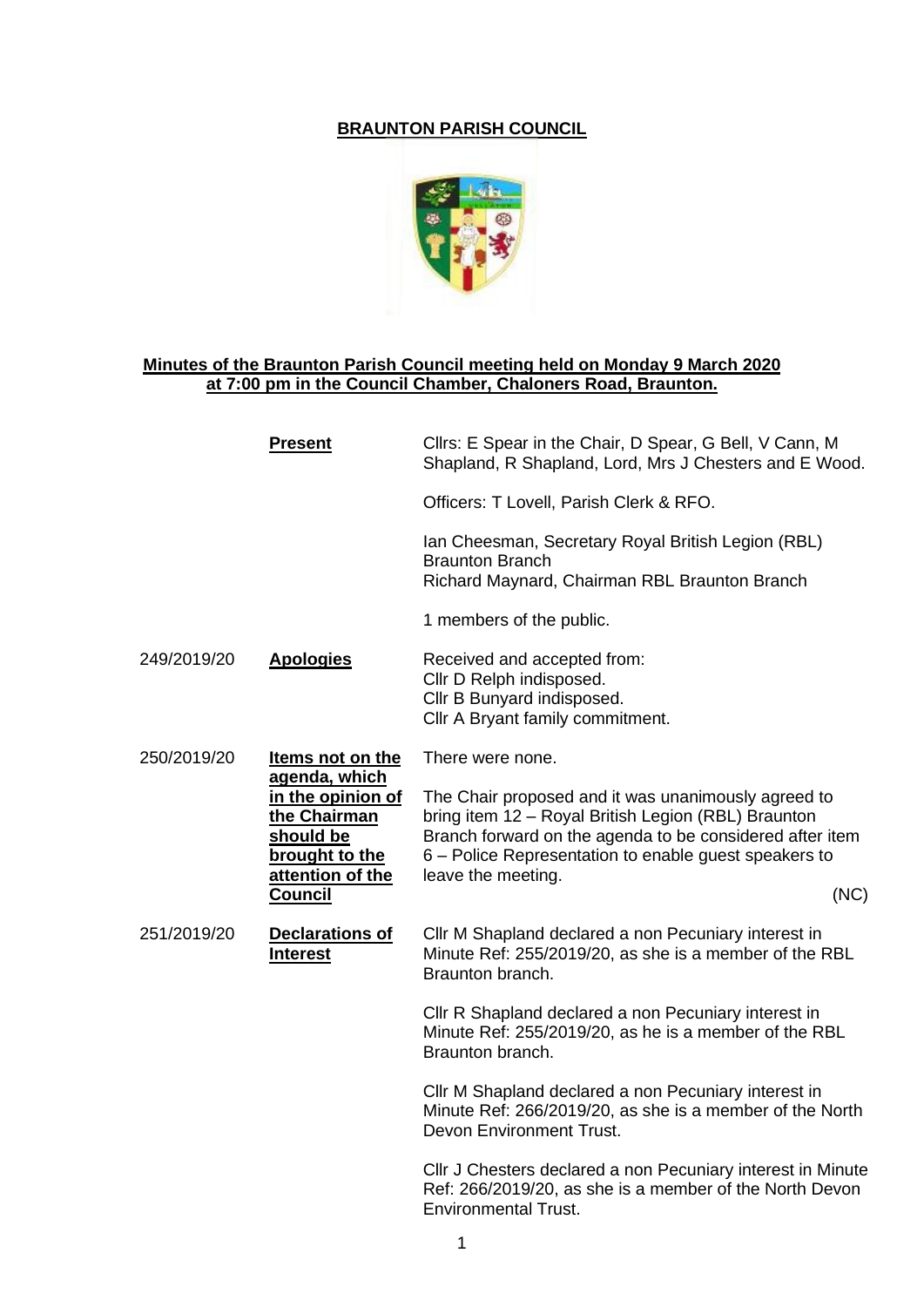| 252/2019/20 | <b>Request for</b><br><b>Dispensation</b> | There were none.                                                                                                                                                                                                                                                                                                                                                                                                                                                                                                                                                                                                                          |
|-------------|-------------------------------------------|-------------------------------------------------------------------------------------------------------------------------------------------------------------------------------------------------------------------------------------------------------------------------------------------------------------------------------------------------------------------------------------------------------------------------------------------------------------------------------------------------------------------------------------------------------------------------------------------------------------------------------------------|
| 253/2019/20 | <b>Minutes</b>                            | RESOLVED: That the<br>(a) Minutes of the Full Council meeting held on 10<br>February 2020 be approved and signed as a correct<br>record.<br>(b) Minutes of the Additional Council meeting held on the<br>24 February 2020 be approved and signed as a<br>correct record.<br>Minutes of the Finance and Administration Committee<br>(c)<br>meeting held on the 24 February 2020 be ratified and<br>adopted by Council.<br>(d) Minutes of the Property Committee meeting held on<br>the 18 February 2020 be ratified and adopted by<br>Council.<br>(NC)                                                                                     |
| 254/2019/20 | <u>Police</u><br><b>Representation</b>    | RESOLVED: That the Council notes the latest Police<br>Newsletter, which was circulated prior to the meeting.                                                                                                                                                                                                                                                                                                                                                                                                                                                                                                                              |
|             |                                           | Clirs M Shapland and R Shapland declared non Pecuniary<br>interest.                                                                                                                                                                                                                                                                                                                                                                                                                                                                                                                                                                       |
| 255/2019/20 | <b>RBL Braunton</b><br><b>Branch</b>      | The Chair welcomed to the meeting Richard Maynard<br>Chair of the RBL Braunton Branch and Ian Cheesman<br>Secretary.                                                                                                                                                                                                                                                                                                                                                                                                                                                                                                                      |
|             |                                           | Ian Cheeseman gave a brief presentation regarding the<br>RBL Braunton Branch's plans to hold an event in the<br>village to mark VE Day. The event will take place in and<br>around the Village Green on Bank Holiday Friday 8 <sup>th</sup> May.<br>It will include a street party with 1940s themed music and<br>people will be encouraged to bring their own picnic. There<br>will be a craft fair in the Caen Street School playground<br>amongst other activities being providing by local groups.                                                                                                                                    |
|             |                                           | <b>RESOLVED: That</b><br>the Council fully supports the RBL Braunton Branch<br>а.<br>VE Day celebrations to be held in Braunton.<br>the Council provides permission for the RBL Braunton<br>b.<br>Branch to use the Village Green, Tarka Trial and area<br>outside the Countryside Centre.<br>the Council to provide the RBL Braunton Branch use<br>C.<br>of the Parish Hall.<br>the Council to provide grant funding towards the event<br>d.<br>in the sum of £200.<br>North Devon Councillors D Spear, E Spear and J<br>е.<br>Chesters to provide £100 grant funding from each of<br>their Councillor Grants towards the event.<br>(NC) |
| 256/2019/20 | <b>Action Sheet</b>                       | RESOLVED: That the Action Sheet be noted, attached.<br>The Clerk to write to North Devon Council regarding the                                                                                                                                                                                                                                                                                                                                                                                                                                                                                                                            |

poor condition of the public conveniences in Caen Street

2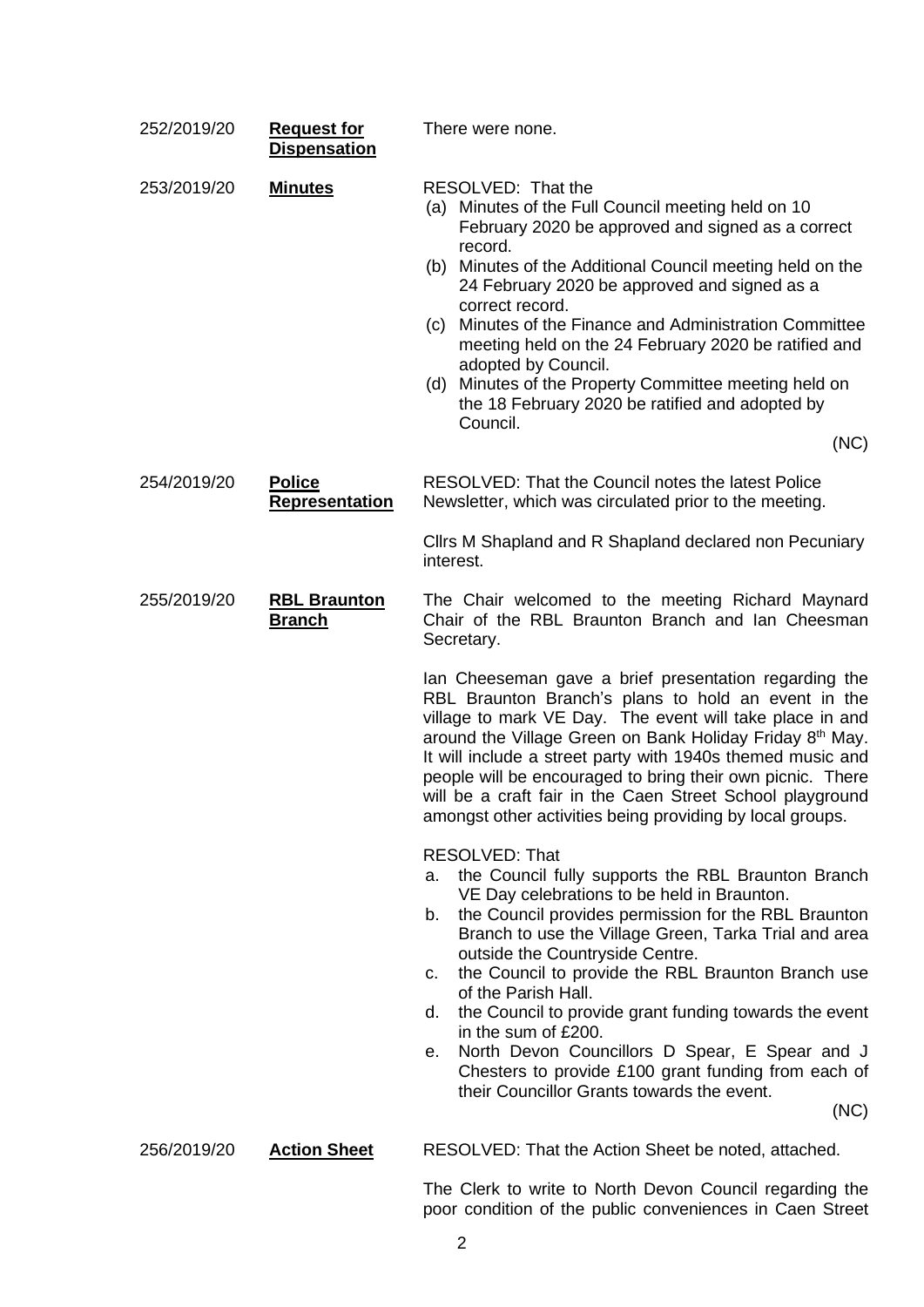|             |                                                                                   |                  | Car Park and request what their plans are to provide public<br>conveniences during the summer months.                                                                                                                                                                                                                                                    |
|-------------|-----------------------------------------------------------------------------------|------------------|----------------------------------------------------------------------------------------------------------------------------------------------------------------------------------------------------------------------------------------------------------------------------------------------------------------------------------------------------------|
|             |                                                                                   |                  | (NC)                                                                                                                                                                                                                                                                                                                                                     |
| 257/2019/20 | <b>Report from</b><br><b>Devon County</b><br><b>Councillor</b>                    | like to deliver. | The County Councillor explained that she had £5k<br>Investing in Devon funding available which the Parish<br>Council could bid for if they have a project that they would                                                                                                                                                                                |
|             |                                                                                   |                  | There will be no additional funds to resurface the roads<br>this year the County will do the best it can to maintain road<br>surfaces with the funds available. It was noted that there<br>are many bad road surfaces in Braunton including The<br>Grange, South Street, Ilfracombe Road between Braunton<br>and Knowle especially at Coril Head corner. |
| 258/2019/20 | <b>Report from</b><br><b>North Devon</b><br><b>District</b><br><b>Councillors</b> |                  | Cllr J Chesters reported that she would attending a<br>meeting on Wednesday to discuss plans to develop the<br>Shapland Petter site in Barnstaple.                                                                                                                                                                                                       |
|             |                                                                                   |                  | Cllr D Spear explained that the Climate Change Policy<br>Development Plan is a living document. It provides a<br>template of actions to mitigate climate change.                                                                                                                                                                                         |
|             |                                                                                   |                  | The Policy Committee will meet on the 19 <sup>th</sup> March to set<br>out plans to challenge the Strategy and Resources<br>Committee and Full Council.                                                                                                                                                                                                  |
|             |                                                                                   |                  | (NC)                                                                                                                                                                                                                                                                                                                                                     |
| 259/2019/20 | Planning                                                                          |                  | The Chair requested the Lead Member for Planning Cllr M<br>Shapland, to present the planning applications to the<br>meeting as per the attached sheet.                                                                                                                                                                                                   |
|             |                                                                                   | $(a)$ 71063      | Single storey extension to dwelling at 2<br>Orchard Road, Knowle, EX33 2LY                                                                                                                                                                                                                                                                               |
|             |                                                                                   | Applicant:       | Mr John Garner                                                                                                                                                                                                                                                                                                                                           |
|             |                                                                                   | Comment:         | RESOLVED: To recommend approval.<br>(NC)                                                                                                                                                                                                                                                                                                                 |
|             |                                                                                   | (b) $71171$      | Extension & alterations to dwelling together<br>with raised decking at 11 Shortacombe<br>Drive, Braunton, North Devon EX33 1JD                                                                                                                                                                                                                           |
|             |                                                                                   | Applicant:       | Mr & Mrs Blott                                                                                                                                                                                                                                                                                                                                           |
|             |                                                                                   | Comment:         | RESOLVED: To recommend approval.                                                                                                                                                                                                                                                                                                                         |
|             |                                                                                   | <b>Approvals</b> |                                                                                                                                                                                                                                                                                                                                                          |
|             |                                                                                   | 71046            | Demolition of garage together with<br>extensions to dwelling & erection of new<br>garage at 16 Burrows Park, Braunton,<br>Devon EX33 1EU                                                                                                                                                                                                                 |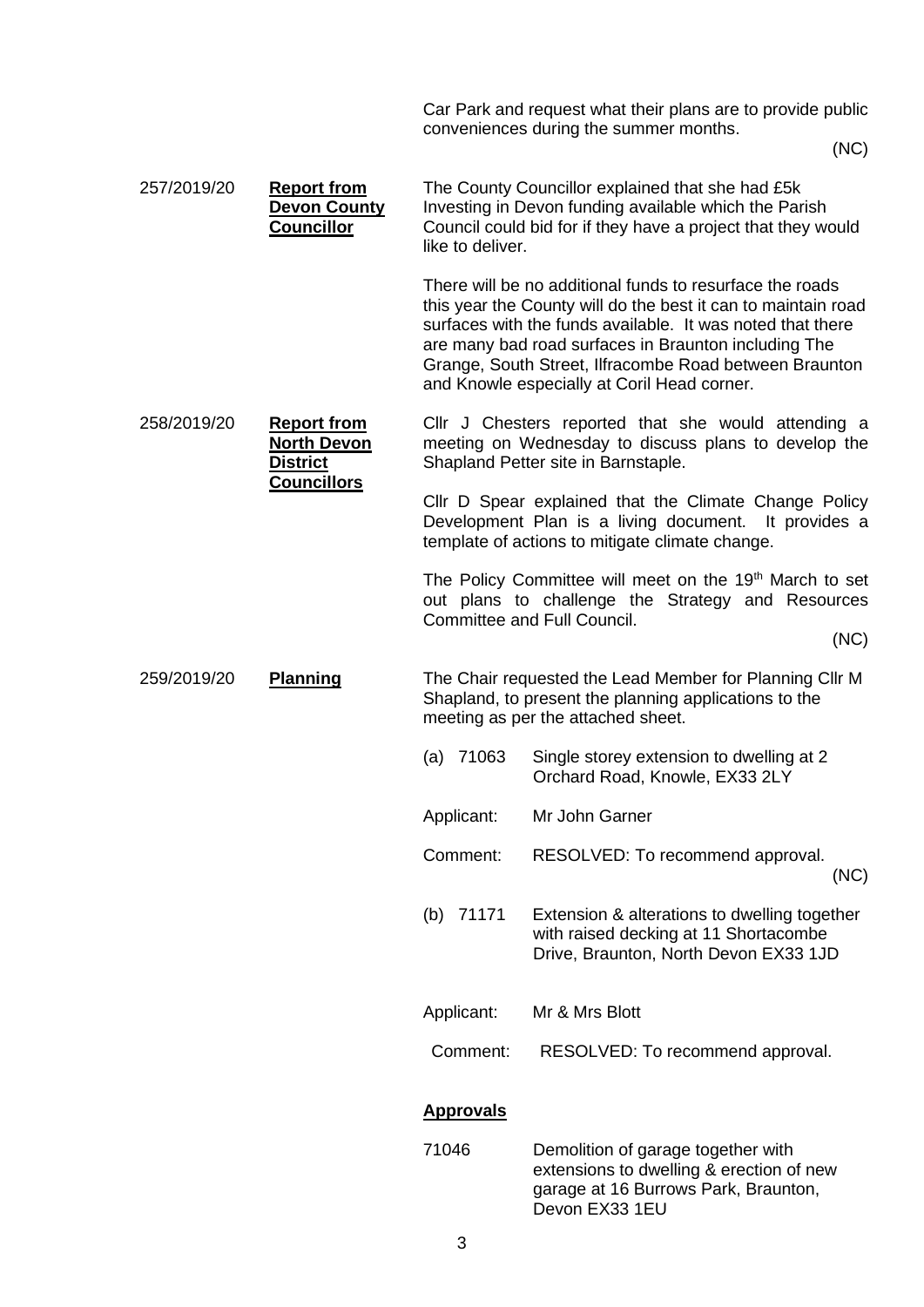## **Appeals**

|             | APP/X1118/W Approved for one agricultural workers                                            |
|-------------|----------------------------------------------------------------------------------------------|
| /19/3239842 | supervisory dwelling<br>at Gandies, Road to Braunton Burrows Car<br>Park, Braunton, EX33 2NU |

- 260/2019/20 **Finance** (a) RESOLVED: That the cheques on the schedule were approved and drawn in the total sum of £1,416.26.
	- (b) RESOLVED: That the statement of accounts for February 2020 be approved and noted.

(NC)

261/2019/20 **North Devon Council (NDC) Agreement for the Management of Parish Council Car Parks** RESOLVED:

NDC approached the Parish Council in February requesting a review of the existing NDC Agreement for managing the Parish Council car parks.

a. To reduce the number of cash collections from the Parish Council's four pay and display machines. The revised collections days to be.

| Monday    | Machines 1 & 3 |
|-----------|----------------|
| Tuesday   | No collections |
| Wednesday | All machines   |
| Thursday  | No collections |
| Friday    | Machines 1 & 3 |
| Saturday  | All machines   |
| Sunday    | No collections |

b. During the summer peak time (six weeks) an additional two cash collections per week will be carried out to take into account the increase in tourism in the area.

262/2019/20 **Memorial Gardens** The Council considered options to reinstate the hedgerow along the boundary of the Memorial Gardens. Members of the public had commented that the removal of the hedgerow had make the junctions along the A361 safer for motorist.

RESOLVED: That

- a. the Council to investigate low level sustainable planting along the boundary.
- b. this be deferred to the Parks and Gardens Committee. (NC)

```
263/2019/20 Utility Providers RESOLVED: That the Council moves its gas supply for
                       the Parish Hall / Council Offices and Pavilion over to SEE.
```
(NC)

(NC)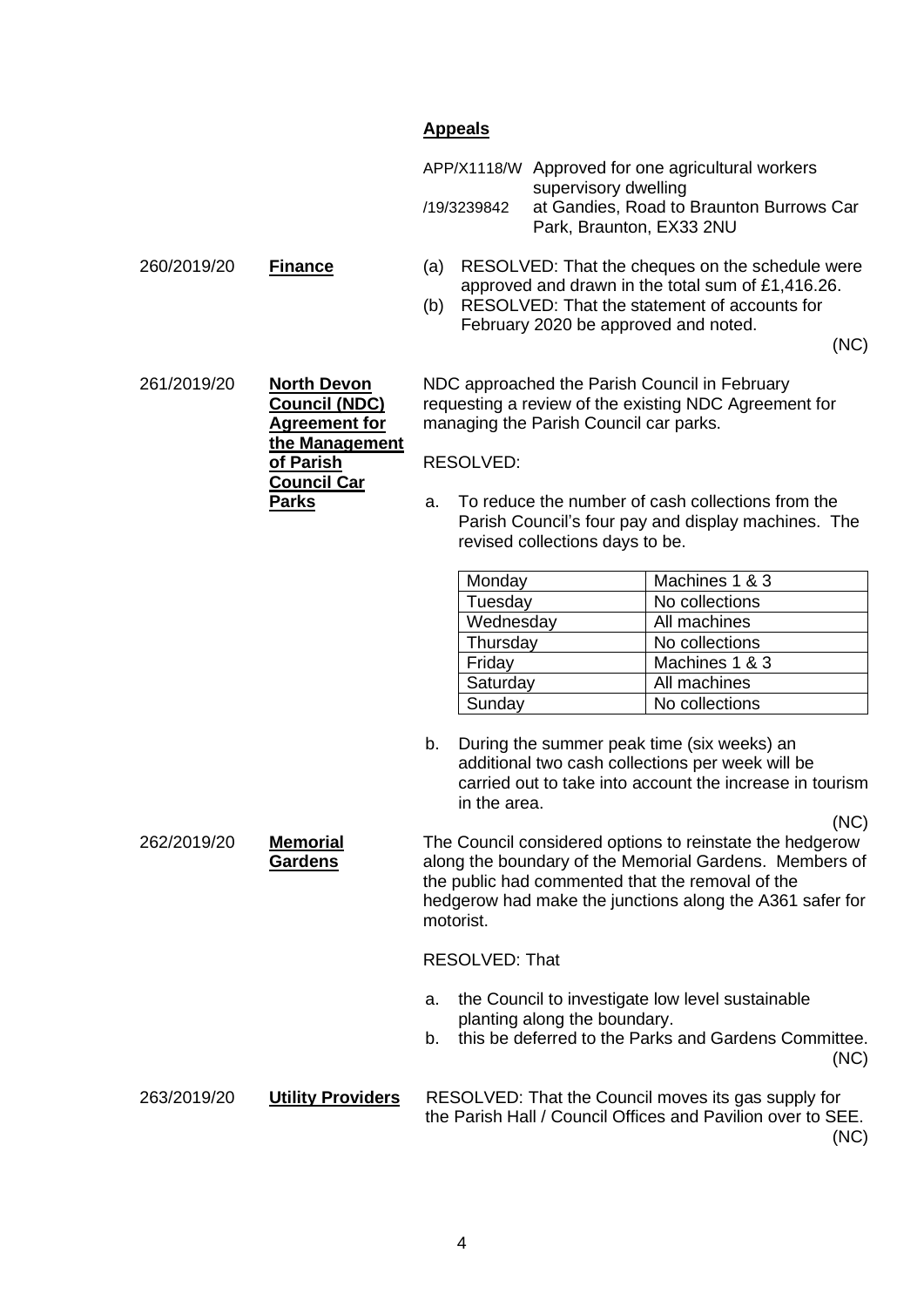| 264/2019/20 | <b>Notice of Motion</b>                                                     | RESOLVED: That the Notice of Motion be approved and<br>that Clirs must give seven days' notice to the Clerk if they<br>wish to request a motion to be put on to a Council agenda.<br>(NC)                                                                                                                                      |
|-------------|-----------------------------------------------------------------------------|--------------------------------------------------------------------------------------------------------------------------------------------------------------------------------------------------------------------------------------------------------------------------------------------------------------------------------|
| 265/2019/20 | <b>Electric Town</b><br><u>Bust</u>                                         | Cllr E Wood proposed the following motion in advance of<br>the meeting, seconded by Cllr V Cann: To request Devon<br>County Council to put forward the Barnstaple area,<br>including Braunton in a bid for the governments 'All<br>Electric Bus Town' scheme.                                                                  |
|             |                                                                             | <b>RESOLVED: That the Council</b>                                                                                                                                                                                                                                                                                              |
|             |                                                                             | a. to contact Devon County Council to request how it can<br>become involved with the 'All Electric Bus Town'<br>scheme.<br>b. to contact Barnstaple Town Council to request if it has<br>considered putting Barnstaple forward for the 'All<br>Electric Bus Town' scheme.                                                      |
|             |                                                                             | (8.1)                                                                                                                                                                                                                                                                                                                          |
|             |                                                                             | Cllr M Shapland and J Chesters declared a non Pecuniary<br>Interest.                                                                                                                                                                                                                                                           |
| 266/2019/20 | <b>Water Fountain</b><br>and Refill<br><b>Station in</b><br><b>Braunton</b> | Cllr E Wood proposed the following motion in advance of<br>the meeting, seconded by Cllr V Cann: To install a water<br>fountain and refill station in Braunton.                                                                                                                                                                |
|             |                                                                             | The Council noted the benefits of a water refill station and<br>that it would reduce single use plastics. Some members<br>expressed concerns regarding costs to purchase,<br>installation and location. It was advised that no funding<br>was available at present for this project.                                           |
|             |                                                                             | RESOLVED:                                                                                                                                                                                                                                                                                                                      |
|             |                                                                             | To agree in principle to the idea of a water fountain<br>а.<br>and refill station subject to consulting local businesses<br>and a suitable location being identified.<br>The Council to investigate if there is any funding<br>b.<br>available for the purchase, installation and running<br>costs of water fountains.<br>(NC) |
| 267/2019/20 | <b>Purchase</b><br>equipment to<br>maintain grass<br><u>verges</u>          | RESOLVED: To part exchange the Kubota Flail for a new<br>Kubota Flail to pay the difference of $£2,900 + VAT$ .<br>(NC)                                                                                                                                                                                                        |
| 268/2019/20 | <b>Planting in the</b><br><b>Village</b>                                    | The Council considered a request from a community group<br>to provide planters on the resin area on the Village Green.                                                                                                                                                                                                         |
|             |                                                                             | RESOLVED:                                                                                                                                                                                                                                                                                                                      |
|             |                                                                             | The Council to create a plan to provide sustainable<br>a.<br>planting in the village.<br>concult the public on the legation and tupe of                                                                                                                                                                                        |

b. To consult the public on the location and type of